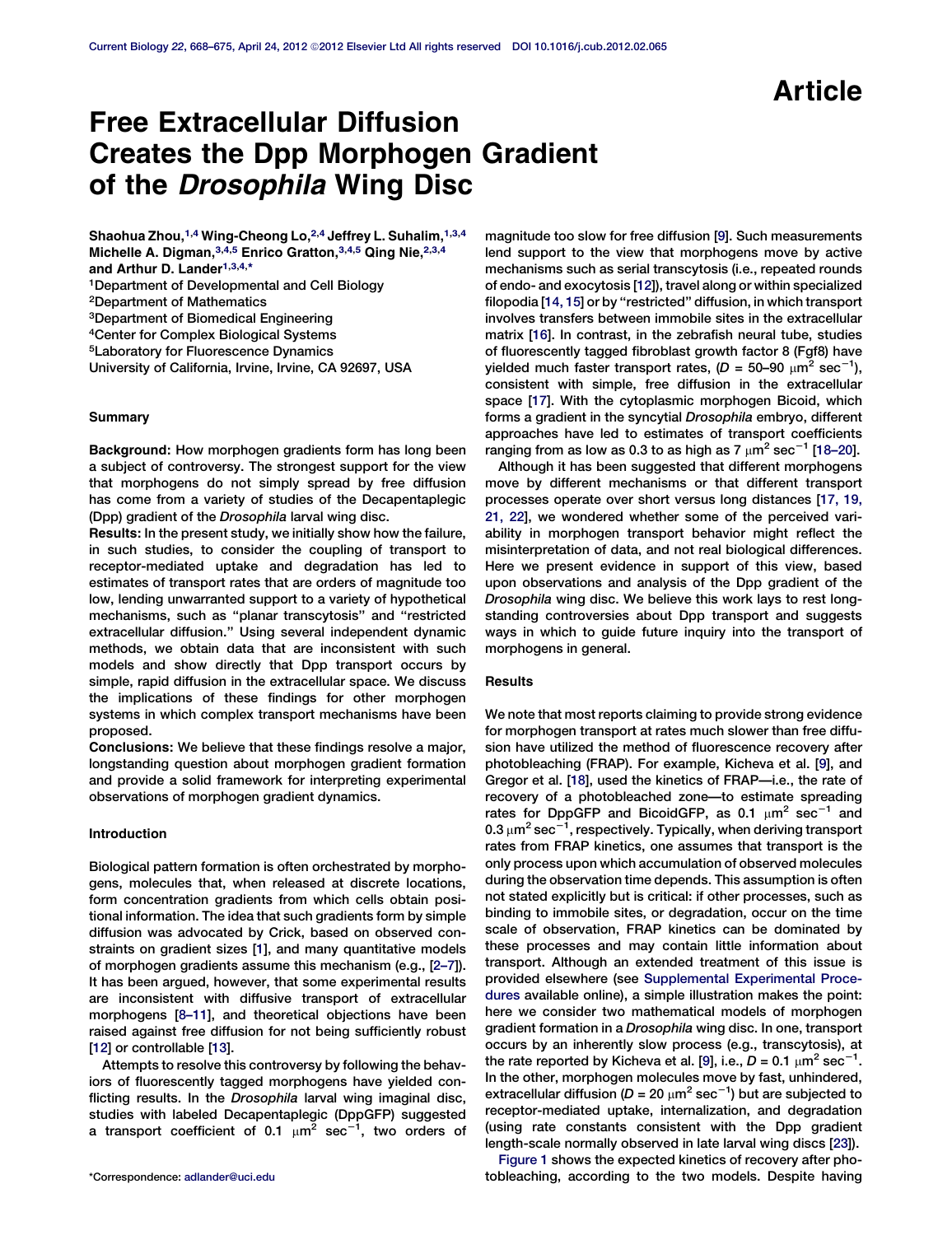<span id="page-1-0"></span>

Figure 1. Fluorescence Recovery after Photobleaching Can Provide Little or No Information about Transport

In models of morphogen transport by extracellular diffusion with cellular uptake, accumulation, and degradation, if diffusion is fast enough, overall FRAP kinetics will tend to reflect the time scale of degradation, not transport. This is illustrated by simulating the expected results of FRAP within a 10  $\mu$ m-wide stripe adjacent to the source of the morphogen Dpp in the Drosophila wing disc according either to a model of transcytotic transport (blue) with an effective diffusion coefficient of 0.1  $\mu$ m<sup>2</sup> sec<sup>-1</sup> [\[9](#page-6-0)] or a model based on free extracellular diffusion with uptake (red, dashed), with a diffusion coefficient of 20  $\mu$ m<sup>2</sup> sec<sup>-1</sup>. For further details, see [Supplemental](#page-6-0) [Information](#page-6-0).

transport rates 200-fold apart, they predict nearly indistinguishable FRAP behavior. The reason is that, in the model that assumes slow transport, FRAP kinetics are dominated by the transport rate, whereas in the model that assumes fast, diffusive transport, the kinetics are dominated by the morphogen degradation rate, and are essentially independent of transport. Thus, one cannot derive a transport rate from a FRAP experiment of the type shown, unless one has already assumed a priori that transport is not fast. Generally speaking, situations in which FRAP kinetics will fail to provide useful information about transport rate are those in which two conditions are met: transport is fast relative to the time and length scale of observation, and degradation is sufficiently slow that, at steady state, the amount of morphogen accumulated on and within cells is much larger than the amount freely diffusing in the extracellular space.

Are these conditions met by Dpp in the wing disc? Calculations suggest that they easily could be. First, if Dpp were to move by free diffusion ( $D \ge 10 \mu m^2$  sec<sup>-1</sup>), one would expect it to traverse distances of  $\sim$  30  $\mu$ m (the typical maximum distance over which FRAP is performed in the wing disc)  $in \leq 20$  s, much shorter than typical FRAP observation times (tens of minutes). Second, from fluorescent images it has been estimated that >85% of the Dpp in wing discs is inside cells [[9, 24](#page-6-0)]. Of the remainder, the amount free in the extracellular space (as opposed to being bound to cell-surface molecules) cannot be determined from images but may be estimated, given recent measurements of absolute DppGFP concentrations ( $\sim$ 800 molecules/ $\mu$ m<sup>2</sup> near the Dpp source [[9\]](#page-6-0)), estimates of the extracellular volume fraction [\[2\]](#page-6-0), and the reasonable assumption that free extracellular Dpp does not greatly exceed the effective dissociation constant of its receptor (see [Supplemental Information](#page-6-0)). Based on this information, one can calculate that free extracellular Dpp is unlikely to account for more than 3% of the total morphogen and less than 1% of that which is normally visualized by fluorescence imaging (see [Supplemental Information](#page-6-0); note that this calculation makes no assumptions about transport mechanisms).

It may seem counterintuitive that the free diffusion of such a small fraction of total morphogen can support the formation of the entire Dpp gradient, but it is precisely when diffusion is fast that this is so. In effect, a scarcity of extracellular Dpp, rather than arguing against transport by diffusion, as others have suggested [\[9](#page-6-0)], is just what free diffusive transport predicts (see [Supplemental Experimental Procedures](#page-6-0), section 1.2).

How then might one determine, experimentally, whether morphogen transport occurs by free diffusion or some slow process such as transcytosis or ''restricted'' diffusion? Here we apply four approaches to the Dpp gradient of the wing disc: fluorescence spreading after photoactivation, spatial FRAP, fluorescence correlation spectroscopy (FCS), and pair correlation function microscopy. In each case, the results support transport by free, extracellular diffusion.

Photoactivation relies upon the ability to tag molecules with probes that can be rendered abruptly fluorescent with brief pulses of light, and it has been used as a means to follow proteins within cells [[25\]](#page-6-0). We fused Dpp to Dendra2, which switches from green fluorescence to red after exposure to UV light [\[26](#page-6-0)] and expressed it in the normal Dpp expression domain of the wing disc. DppDendra2 formed gradients along the anteroposterior axis similar to those observed with Dpp tagged with GFP [\[8, 24](#page-6-0)] or other moieties [[27](#page-6-0)]; it also turned on Dpp target genes at appropriate locations [\(Figure S1;](#page-6-0) [Experi](#page-5-0)[mental Procedures\)](#page-5-0). Like DppGFP [[8, 9, 24](#page-6-0)], DppDendra2 was mainly found in punctuate intracellular accumulations in the most apical 5  $\mu$ m of the columnar disc epithelial cells. We carried out FRAP experiments with DppDendra2 and obtained results similar to those reported for DppGFP [[9\]](#page-6-0): recovery on a timescale of 10–15 min and a large ''immobile fraction'' (non-recovering or very slowly recovering fraction; [Figure S1](#page-6-0)).

Thus, in all regards tested, DppDendra2 behaved like other tagged forms of Dpp in the wing disc. Yet when regions within the DppDendra2 gradient were photoactivated and followed, no obvious spreading of red fluorescence was seen. To increase the ability to detect spreading, we photoactivated pairs of stripes 10  $\mu$ m apart and looked in the region between them; still no significant spreading was evident, either on short or long time scales (min to hr; [Figures 2](#page-2-0)A–2O, [Figure S2A](#page-6-0) and S2B). To further improve sensitivity, we prebleached a large region within the DppDendra2 gradient, waited 30 min for fluorescence recovery, then photoactivated within this region (prebleaching removes background fluorescence due to "immobile fractions"). Even then, fluorescence spreading after photoactivation was undetectable ([Figure S2](#page-6-0)). To control for the possibility that background autofluorescence, fluctuating laser power, sample movement, or other such artifacts might mask small amounts of spreading, we also followed the intracellular puncta of photoactivated DppDendra2 at high magnification and observed no obvious increases in the numbers or sizes of such accumulations next to photoactivated regions over a 30 min interval [\(Figure S2](#page-6-0)).

The explanation for these results cannot be that fusion to Dendra2 prevents Dpp transport, because DppDendra2 molecules formed a normal morphogen gradient and behaved similarly to DppGFP in FRAP studies ([Figure S1\)](#page-6-0). It also seemed unlikely that photoactivation per se interfered with the transport of DppDendra2 molecules, given the relatively low energy of laser light used. However, to control for this possibility, we fused Dendra2 to another morphogen, Wingless. When expressed and photoactivated in the wing disc, spreading of a significant fraction of Wg-Dendra2 fluorescence was observed ([Figures 2P](#page-2-0)–2Z).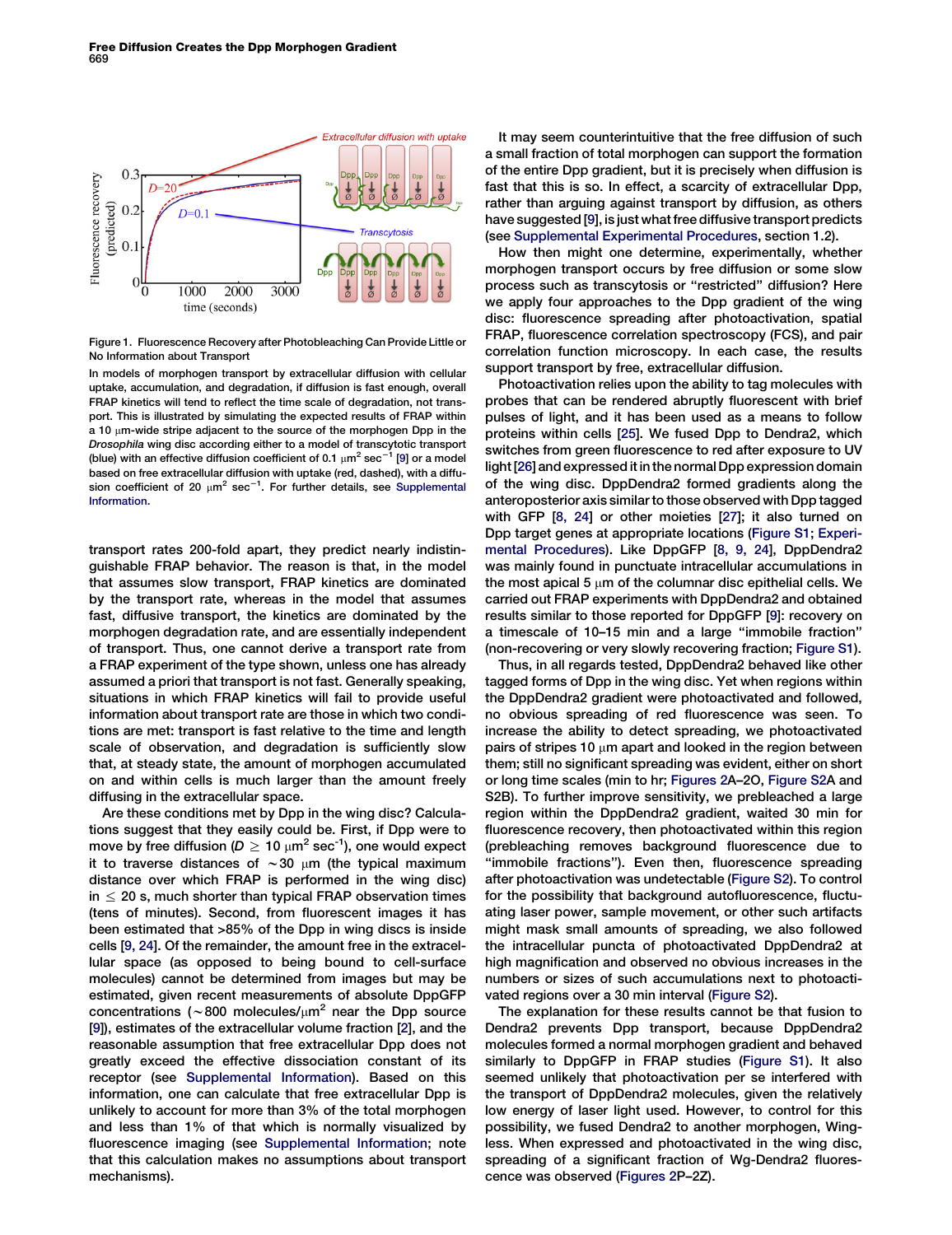<span id="page-2-0"></span>

# Figure 2. Lack of Spreading of Photoactivated DppDendra2

(A–D) Confocal images of a DppDendra2-expressing wing disc before and after photoactivation (PA). Before PA, bilaterial exponential gradients are observed along the horizontal (anteroposterior axis) in the green channel (A) with minimal red signal (C). PA was carried out in two rectangular regions (red boxes in A and B) using a 20 µsec pulse of 405 nm light, producing two red fluorescent stripes (D).

(E–H) Images after PA. Five optical slices covering the apical part of the disc were taken at 5 min intervals for 30 min, maximum projected, and intensity profiles calculated (similar results were obtained when optical slices were summed, instead of maximum projected). Cyan boxes in (E)–(H) are magnified in (I)–(L)

(M) Average intensity along the vertical (dorsoventral axis) is plotted along the horizontal axis of the cyan box in (C) and (D).

(N) Intensity profiles along the horizontal axis of the yellow box (see inset) at times after PA.

(O) Average intensities inside the proximal (near the morphogen source) and distal PA-stripes, and the region lying between them (''middle stripe''), at different times. The proximal, middle, and distal stripes correspond to the blue, green, and red regions in the inset.

(P–Z) Spreading of photoactivated WinglessDendra2. (P)–(T) are time-lapse images from a wing disc expressing WinglessDendra2 in the Dpp domain (dpp-gal4/UAS-WinglessDendra2) and photoactivated and imaged as in (A)–(D).

(U–Y) Magnified views of the cyan boxes in (P)–(T).

(Z) Intensity profiles along the horizontal axis of each cyan box were plotted at different time points. Dashed lines mark the boundaries of the two photoactivated regions. Note significant spreading of fluorescence (arrow). In addition, in DppDendra2-expressing discs in which the entire disc (including the production region) was photoactivated, except for a small stripe, we also observed some spreading of fluorescence into the nonphotoactivated region (data not shown). Scale bars in (A)–(H) and (P)–(T) represent 10  $\mu$ m.

The lack of detectable spreading of photoactivated Dpp is predicted by models of transport by free extracellular diffusion because, in such models, only a small fraction of total Dpp participates in transport; the vast majority is trapped permanently on or within cells. In contrast, under the model of transport by transcytosis, 30% of total Dpp must be moving from cell to cell to fit FRAP data (this rises to 60%–70% in the case of a freshly recovered prebleached region, as in [Figure S2](#page-6-0)). Under such conditions, spreading after photoactivation should be quite obvious, peaking at  $\sim$  5 min after photoactivation (see [Supplemental Information](#page-6-0)). Note that similar predictions are also made by the "restricted extracellular diffusion'' model, because it is the slow rate of transport per se and not the particular model that necessitates such behavior (see [Supplemental Information](#page-6-0)).

As a second approach for assessing the means of Dpp transport, we used ''spatial FRAP,'' in which fluorescence recovery is followed as a function of location within a photobleached region. Even when overall FRAP kinetics are dominated by processes other than transport, differences in recovery times at different distances from a bleach boundary can potentially provide a measure of transport rate (see [Supplemental Experimental Procedures\)](#page-6-0). Kicheva et al. [\[9](#page-6-0)] presented, as supplemental data, several spatial FRAP experiments for DppGFP in the wing disc and fit the results to the predictions of a transcytosis model. However, their experiments were not designed to distinguish among transport models and, in most cases, were carried out using geometries in which both fast (e.g., free extracellular diffusion) and slow (e.g., transcytosis or restricted diffusion) models could still fit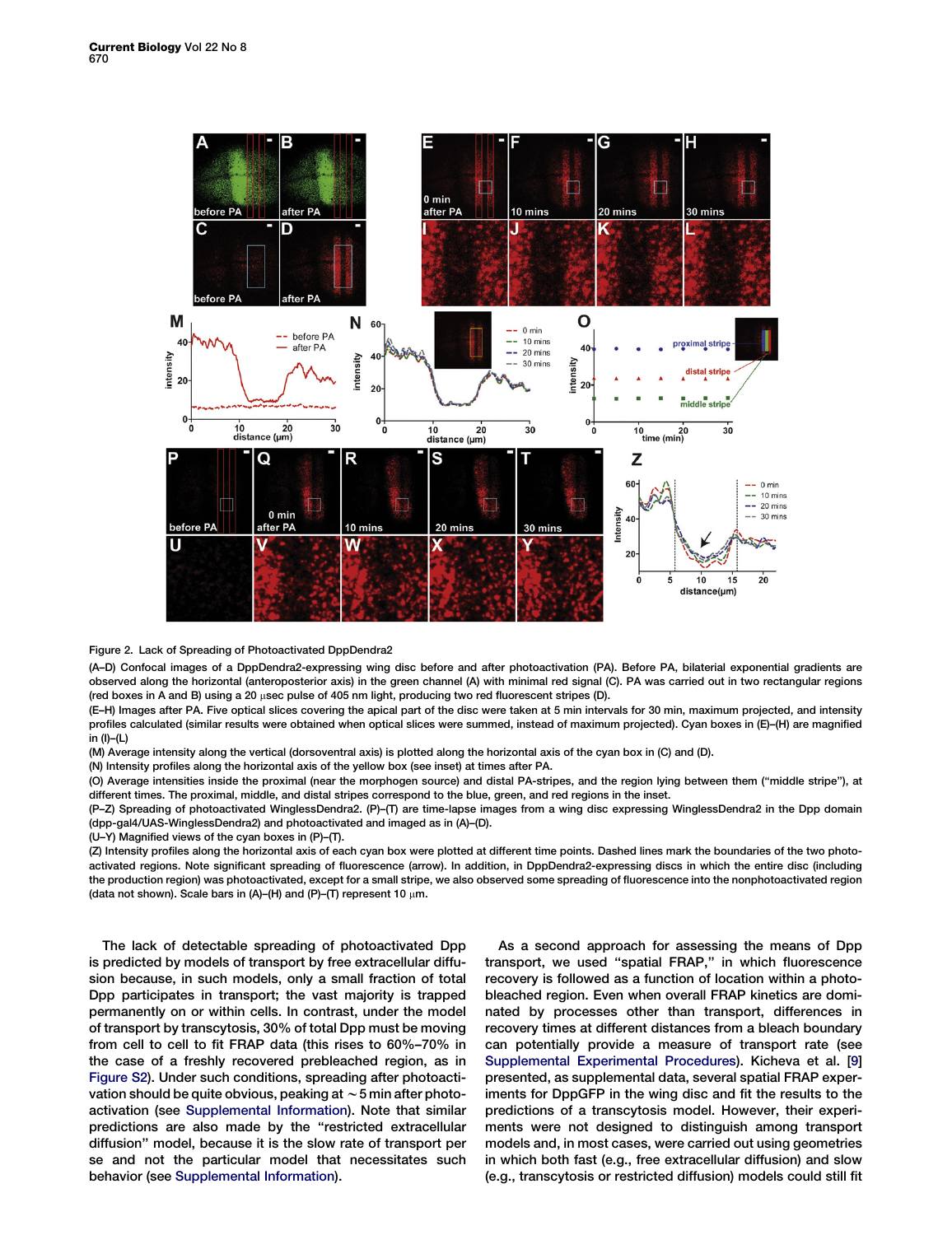

Figure 3. Results of Spatial FRAP Support Transport by Rapid Diffusion

Whereas the kinetics of FRAP within a single photobleached region cannot necessarily distinguish between slow and fast transport (see [Figure 1\)](#page-1-0), it should be possible to do so by comparing FRAP kinetics at different locations within a photobleached region. As diagrammed in (A), a 30  $\times$  $150 \mu m$ -wide rectangle was photobleached in the posterior compartment of a DppDendra2-expressing wing disc and observed at multiple locations for 30 min. Fluorescence intensities, corrected for bleach depth, were measured for the entire box, as well as for a 10  $\times$  150  $\mu$ m region in the center of the box. The results of a typical experiment are shown in (B). The predictions of models based on transcytosis (D = 0.1  $\mu$ m $^{2}$  sec $^{-1}$ ) and free extracellular diffusion (D = 20  $\mu$ m $^{2}$  sec $^{-1}$ ) are shown in (C) and (D), respectively. Note the significant time displacement ( $\sim$  250 s) between the two curves required by the transcytosis model (C; similar behavior would be produced by slow, restricted extracellular diffusion). The delay corresponds to the time required for a molecule with  $D = 0.1 \mu m^2 \text{ sec}^{-1}$  to travel 10  $\mu$ m.

the data. The optimal configuration for distinguishing among models is one in which two sites are observed, such that fluorescence recovery at one requires prior transport through the other. This can be achieved by bleaching a large rectangle and comparing recovery in its center with recovery in the rectangle as a whole. When we did this with DppDendra2 expressing wing discs, the lack of significant delay in central recovery (Figure 3) implied a rate of transport far faster than 0.1  $\mu$ m<sup>2</sup> sec<sup>-1</sup>.

If such fast transport is truly due to free extracellular diffusion, we ought, in principle, to be able to observe it directly. Although freely diffusing Dpp molecules are expected to be rare (on the order of eight molecules or less per  $\mu$ m<sup>2</sup>, given the calculations mentioned previously), their existence should be detectable by FCS, which is effectively a single-molecule method. FCS uses fluctuations in signal intensity to measure average residency times of fluorescent molecules within a small  $(-1$  fL) volume illuminated by a laser beam. Because intercellular spaces in the wing disc are too narrow to resolve by light microscopy, we labeled plasma membranes with the vital dye FM4-64 and used its fluorescence to focus the laser at sites of cell-cell contact ([Figure 4](#page-4-0)A).

When FCS was performed on discs expressing DppDendra2, the data were well fit by a two-species model, in which 65% of the autocorrelation signal comes from molecules that diffuse rapidly (D = 21  $\pm$  3  $\mu$ m<sup>2</sup> s<sup>-1</sup>) and 35% from ones that move much more slowly (D = 0.03  $\pm$  0.006  $\mu$ m<sup>2</sup> s<sup>-1</sup>) (green triangles in [Figure 4B](#page-4-0)). Similar results were obtained in

discs expressing DppGFP ([Figures 4C](#page-4-0) and 4D). The fast diffusion coefficients obtained in these experiments are appropriate for a freely soluble protein in extracellular space. The slower diffusion coefficients are consistent with Dpp bound to proteins of the plasma membrane (e.g., receptors, glypicans [[27, 28\]](#page-6-0)). Interestingly, when FCS experiments were repeated in discs mutant for the glypican dally, which has been suggested to play a major role in shaping the Dpp gradient [[11,](#page-6-0) [27, 28](#page-6-0)], we observed only a small change in the relative contributions of fast and slow moving species [\(Figure S3](#page-6-0)), suggesting that the slowly moving pool is not primarily composed of dally-bound Dpp. As a negative control, we also expressed a GFP-tagged transmembrane protein, cd8, in the wing disc and measured its diffusivity. Consistent with expectations for an integral membrane protein, only a single, slow diffusion coefficient was observed (0.05  $\pm$  0.003  $\mu$ m $^{2}$  s $^{-1}$ ; gray crosses in [Figure 4](#page-4-0)B).

The calculation of transport parameters from FCS depends upon assumptions that can be difficult to validate in complex tissues (e.g., knowledge of the size and shape of the illuminated volume). To measure diffusivity independent of such assumptions, we also used a new method, pair correlation function (pCF) microscopy [\[29–31](#page-6-0)]. In pCF, fluorescence is followed at two points. The time required for fluctuations at one point to arrive at the other provides a direct measure of transport rate, independent of the details of the fluctuations themselves. [Figures 4E](#page-4-0)–4G show the results of pCF, in a DppDendra2-expressing wing disc, in which the points were 5 pixels apart, along a border between two cells. Crosscorrelation demonstrated the existence of a population of fluorescent molecules that take  $5.1 \pm 1.1$  ms to traverse  $0.525 \mu m$ . This corresponds to an effective diffusion coefficient of 21  $\pm$  4  $\mu$ m $^{2}$  sec $^{-1}$ , essentially identical to the one measured by FCS [\(Figure 4D](#page-4-0)). As evidence that such cross-correlations truly represent transport, when observations were made at one point on a border between two cells and a second point inside one of the cells, positive cross-correlation was not seen ([Figure S4\)](#page-6-0).

# Discussion

The results described above strongly support the view that the Dpp gradient of the Drosophila wing disc forms by free, extracellular diffusion, coupled with uptake by cell-surface receptors and subsequent degradation. It is precisely because transport is fast, relative to uptake and degradation, that fluorescence recovery kinetics in a simple FRAP experiment fail to provide information about transport. It is also precisely because transport is fast that very little Dpp needs to be in the transported pool (i.e., free in the extracellular space). Indeed, in the wing disc, Dpp molecules actually undergoing transport may be sufficiently rare that only methods with single-molecule sensitivity, such as FCS and pCF microscopy, can reliably detect them.

Although the experimental data presented here focus on the Dpp gradient of the wing disc, other morphogen systems likely face similar issues. For example, the fact that measurements of Bicoid transport in the early Drosophila embryo by FRAP [\[18, 20\]](#page-6-0) yield values 8–23 times smaller than measurements by FCS [[19](#page-6-0)], could be explained by reversible binding of Bicoid to immobile structures (e.g., cytoskeletal components, organelles). FRAP kinetics might then reflect the dissociation rate from such structures, rather than Bicoid transport (see [Supplemental Information](#page-6-0)).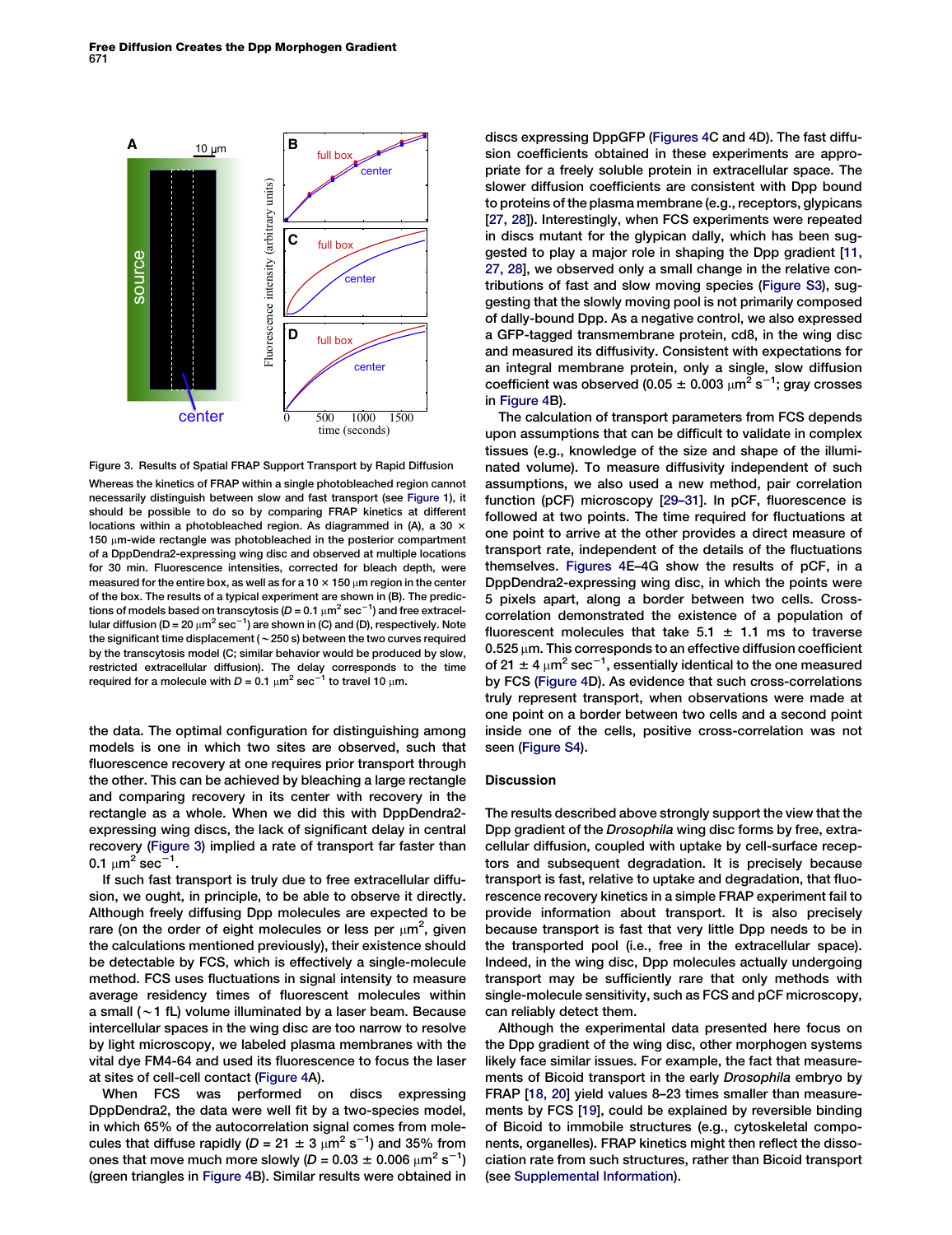<span id="page-4-0"></span>

# Figure 4. Measuring Extracellular Diffusion of Dpp

(A) Confocal images of DppDendra2-expressing wing discs used for FCS (green, DppDendra2; red, FM4-64 to label cell membranes). Cross-hairs mark location of FCS measurement. Inset shows a magnified view. Scale bar represents 10  $\mu$ m.

(B) Autocorrelation curves for DppDendra2 (green) and a membrane-anchored control, cd8GFP (gray; expressed under the control of dpp-Gal4). Data from DppDendra2 fit a two-component diffusion model with fast and slow components.

(C) Proportions of molecules in fast and slow pools measured for DppDendra2 (as in B) and DppGFP (data not shown). Error bars represent SEM.

(D) Calculated diffusion coefficients. Each point represents an independent measurement at a different location in a total of 11 wing discs for DppDendra2 and 4 wing discs for DppGFP. Averages (black bars) were 21  $\pm 3 \mu m^2$  sec<sup>-1</sup> and 0.03  $\pm 0.006 \mu m^2$  sec<sup>-1</sup> for DppDendra2 and 10  $\pm 1 \mu m^2$  sec<sup>-1</sup> and 0.08  $\pm$ 0.01  $\mu$ m<sup>2</sup> sec<sup>-1</sup> for DppGFP (values are means  $\pm$  SEM).

(E) pCF microscopy was carried out by repeatedly scanning a 3.2 µm-long line along a site of cell contact in a DppDendra2-expressing disc (stained as in A). Scale bar represents 1 um. Fluorescence intensities were converted to an intensity carpet (F) in which the horizontal and vertical directions represent position and time, respectively, and intensity is color-coded. Autocorrelation, calculated at each location and averaged over all locations, was plotted (ACF) in (G). For pair correlation, fluctuations in each of 5 pixels (depicted in green along the line in E) were each cross-correlated with pixels five positions to the right (depicted in yellow in E), and the correlation curves averaged and plotted (pCF5). The position of the peak in the pCF5 curve corresponds to the average time delay required for DppDendra2 to move 5 pixels.

Recently, Schwank et al. [[16\]](#page-6-0) used genetic manipulations to show that the spread of Dpp in the wing disc does not require its receptor, thickveins (Tkv), thereby arguing against transport through receptor-mediated transcytosis. Although they acknowledged that such data do not rule out other forms of transcytosis, they favored a ''restricted extracellular diffusion'' model, in which Dpp transport occurs through periodic binding and unbinding from immobile sites in the extracellular matrix. In support of this, they cited the slow Dpp transport kinetics inferred by Kicheva et al. [[9](#page-6-0)], but as we have seen here, those data only imply slow transport if one has already assumed that transport is slow. They also cited the observation that a secreted form of GFP fails to form a gradient in wing discs [\[8\]](#page-6-0) as evidence that efficient, free extracellular diffusion cannot occur, but this observation is more likely explained by the fact that GFP, with nothing to bind to, simply diffuses through and out of the wing disc so fast that no stable gradient can be formed. Finally, Schwank et al. [[16](#page-6-0)] point to a growing body of literature suggesting that proteoglycans—glypicans in particular—control the formation of the Dpp gradient [[11,](#page-6-0) [27, 28, 32–35](#page-6-0)], as evidence against transport by free extracellular diffusion.

The data presented here, however, lend no support to the idea of ''proteoglycan-restricted'' Dpp transport. Reversible binding of a large proportion of transported Dpp to glypicans (which, incidentally, are components of the cell surface, not the extracellular matrix) should have produced results in photoactivation and spatial FRAP experiments similar to those predicted by transcytosis models and very different from what was observed [\(Figures 2 and 3](#page-2-0); see [Supplemental Infor](#page-6-0)[mation](#page-6-0)). Moreover, FRAP studies on dally mutant discs suggested that the proportion of mobile Dpp in the extracellular environment that is dally-bound is not particularly large ([Figure S3](#page-6-0)).

How can these results be reconciled with the growing body of literature suggesting an important role for proteoglycans in gradient formation, not only for Dpp but also for many other morphogens (e.g., [[11, 27, 28, 32–41](#page-6-0)])? To date, all experiments that have implicated proteoglycans in morphogen gradient formation have focused either on changes that occur in the distributions of total morphogen protein or in morphogen activity (a function, presumably, of receptor occupancy). As discussed above, whenever transport occurs by free, rapid, extracellular diffusion, with only a small fraction of total morphogen being transported, the dynamics of the total and receptor-associated morphogen pools need not bear any relationship to transport rate. Rather, those dynamics will usually reflect processes downstream of and slower than transport, such as binding, internalization, and degradation. It is, in fact, possible to attribute all known results of proteoglycan manipulation on morphogen gradient formation to effects on such downstream processes, especially given that proteoglycans not only bind morphogens, but they also influence the formation and stability of morphogen-receptor complexes [\[42\]](#page-6-0).

Overall, the work presented here supports the simplest of models for morphogen transport: free diffusion in the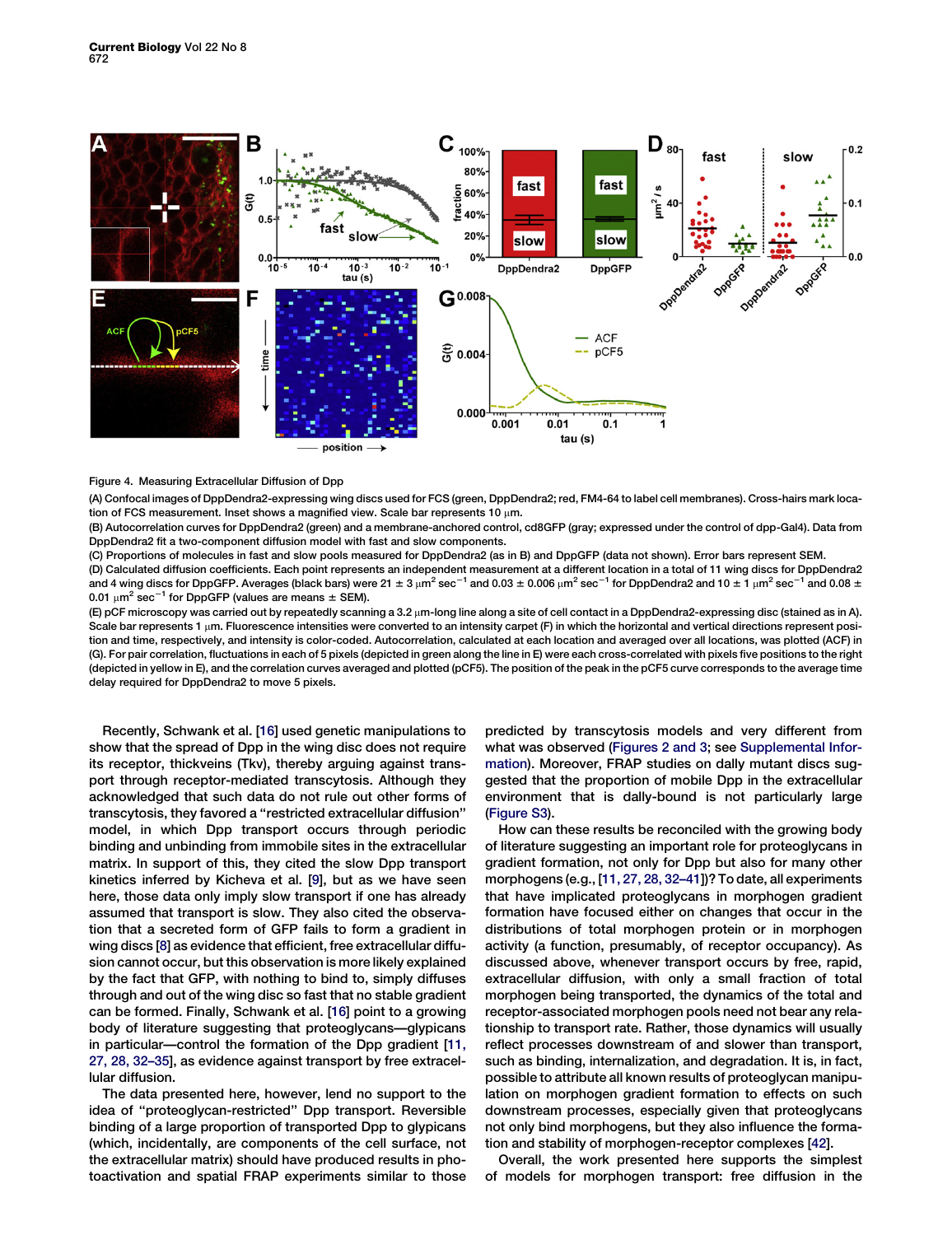<span id="page-5-0"></span>extracellular space, hindered only by the viscosity of the extracellular fluid and the tortuosity of intercellular paths [[43\]](#page-7-0). In some morphogen gradient systems, reversible binding to immobile molecules may also slow effective transport, but for Dpp in the wing disc, no evidence of such an effect was obtained.

An important lesson to be gleaned from the present work is that morphogen gradients cannot generally be treated in the singular, because they are usually composites of coupled gradients in multiple compartments (e.g., free, surface-bound, intracellular, etc.). Even when they have similar steady-state shapes, such gradients can evolve very differently in time. For Dpp, the difference in dynamics between transported and stationary pools is evidently great, but this may not always be so. In cases in which morphogen-receptor affinities are low (so that free extracellular concentrations need to be high), and there is little build-up of internalized morphogen receptor complexes, total morphogen dynamics might indeed reflect those of the molecules undergoing transport. The Fgf8 gradient of the zebrafish neural tube probably falls into this category, because large intracellular accumulations of morphogen are not seen in neural tube cells [\[17](#page-6-0)] and the affinity of Ffg8 for its receptors is notably weak (0.1–1  $\mu$ M [[44](#page-7-0)]). Not surprisingly, all observations of gradient dynamics in that system, whether by genetic manipulation or direct measurement (e.g., FCS), have consistently supported a simple model of extracellular diffusion coupled to receptormediated uptake [\[17, 45\]](#page-6-0).

# Experimental Procedures

#### Fly Strains and Transgenes

Flies were from Bloomington Drosophila Stock Center unless noted. DNA encoding Dendra2 was fused to Dpp and Wingless (Wg) complementary DNA using a strategy similar to that described for DppGFP and WgGFP [\[8, 46\]](#page-6-0): Dendra2 was cloned into an AvrII site introduced into Dpp between amino acids D485 and T486. Similarly, Dendra2 was inserted into an Avrll site introduced into Wg between W38 and W39. Both sequences were subcloned into pUAST or pUASTattB, and transgenic flies were generated by either P element-mediated transformation or PhiC31-mediated transformation [[47](#page-7-0)]. UAS-DppGFP transgenic flies were previously described [\[8, 24\]](#page-6-0). Expression was driven using the dpp-gal4 driver. Quantitative imaging (see below) showed that Dpp-Dendra2 formed exponential gradients in the anterior and posterior compartments of the wing disc, with an average length scale of 21  $\pm$  1.5  $\mu$ m in the posterior compartment. To assay for functional rescue by Dpp-Dendra2, we crossed dpp<sup>d12</sup>/CyO, Act-GFP; dpp-gal4/TM6B flies to dpp<sup>d14</sup>/CyO, Act-GFP; UAS-DppDendra2 flies. The dpp<sup>d12</sup>/dpp<sup>d14</sup>; dpp-gal4/UAS-DppDendra2 larvae were identified by lack of ubiquitous GFP and TM6B. The dpp<sup>d12</sup>/dpp<sup>d14</sup>; TM6B/UAS-DppDendra2 larvae served as a control.

## Antibodies and Immunostaining

Wing discs were fixed in 4% formaldehyde for 15 min at room temperature, incubated with anti-spalt antibody (1:800; gift of Kavita Arora) at  $4^{\circ}$ C overnight, and then incubated with Alexa 555-Goat anti-rabbit (1:1,000, Invitrogen) at room temperature for 1.5 hr.

#### Imaging

Wing discs were dissected from third-instar larvae in M3 medium, and transferred to Clone-8 medium (Shields and Sang M3 [Sigma #S3652], with 10  $\mu$ g/ml insulin [Sigma #19278], 2% heat-inactivated fetal bovine serum, and 2.5% fly extract [\[48](#page-7-0)]) for time-lapse imaging. A channel was built on a glass slide with strips of magic tape (3M), filled with 60  $\mu$ I Clone-8 medium, covered with a No. 1.5 coverslip (Corning), and sealed with rubber cement. Photobleaching and photoactivation were carried on a Fluoview1000 laser scanning confocal microscope (Olympus) with a  $60\times$ / 1.2NA UPLSAPO water objective. DppDendra2 was excited with 488 nm Argon laser and detected with a 505–540 band-pass filter for the green channel and a 575–675 band-pass filter for the red channel. The following

settings were used for most imaging: 1% laser power for 488 nm, 10% laser power for 558 nm, 12 bit, photon counting mode, sequential scan mode,  $2 \mu s$ pixel dwell time, 1,024  $\times$  1,024 pixels, 1.4 zoom, 0.147  $\mu$ m  $\times$  0.147  $\mu$ m pixel size, 2.7 um optical slice thickness. The machine was turned on 30 min before use, allowing the system to stabilize. During imaging, samples were maintained at 25°C by a controller. Photobleaching was achieved with a 488 nm laser at 100% power with a 100  $\mu$ s pixel dwell time at seven z positions. Photoactivation was achieved using a 405 nm laser at 10% power and a 20  $\mu$ s pixel dwell time at single z position. During the chase period, the focal plane was maintained by a Zero-Drift Correction system (Olympus), and time points were taken at 5 min intervals. At each time point, a stack of five overlapping (2.7  $\mu$ m thick) optical sections was collected, each 1  $\mu$ m apart from the next, covering the most apical part of the columnar cell layer of the disc.

Controls were carried out [\(Figure S5\)](#page-6-0) to demonstrate, under normal imaging conditions, a lack of significant photobleaching during imaging; a lack of dye saturation; a lack of detector saturation; and a linear relationship between Dendra2 concentration and fluorescence intensity. As in [[9\]](#page-6-0), controls also demonstrated that photobleaching occurred throughout the entire apicobasal depth of the wing disc (data not shown).

## Data Analysis

Images were imported into ImageJ (National Institutes of Health [NIH]). Typically, a maximum projection of the z stack was done at each time point. The mean intensity of an arbitrary region outside the wing disc was used as background, and subtracted from ROIs (regions of interest). For photobleaching, subtraction was also used to correct for bleach depth (incomplete bleaching). In photoactivation studies, it was often noticed that total fluorescence (summed over the entire image) was not constant over time but in some cases underwent a gradual, linear increase (of up to 20% in rare cases) over the course of 1 hr. Control experiments suggested that this effect may have had to do with changes in disc thickness or rearrangement of the locations of fluorescent puncta to more apical locations, which are detected more efficiently. Because of this effect, photoactivation data were typically analyzed after normalization to total red fluorescence of the entire imaged area (or of a subregion of the imaged area containing most of the red signal).

## Fluorescence Correlation Spectroscopy and Pair Correlation Function **Microscopy**

For FCS, wing discs were mounted in Ringer solution to minimize autofluorescence. Single point FCS was performed using either a Zeiss LSM510 Meta and Confocor3 system with a C-Apochromat 40×/1.20 NA water immersion objective or a Zeiss LSM710 system with a C-Apochromat  $63\times/1.20$  NA water immersion objective. Measurements were performed in the apical part of the disc at room temperature. Each Confocor3 measurement lasted 100 s. Each LSM710 measurement lasted about 75 s. Normally, ten different locations were measured for each disc. Pixels were subjected to a 1 s prebleach at 100% laser power just prior to each measurement, to reduce contributions from immobile fluorophores. Data were analyzed with Confocor3 software or SimFCS (Laboratory for Fluorescence Dynamics, UC Irvine). Pair correlation function microscopy (pCF) was done with the SimFCS software and the LSM710 system. Data were collected using the line scan mode with pixel size 105 nm, pixel dwell time 6.3  $\mu$ s, line time  $471 \mu s$ , and 100,000 lines with 32 pixels per line.

## Use of Prephotobleaching to Suppress Immobile Background Due to a Slowly Recovering Pool

As reported by Kicheva et al. [[9](#page-6-0)] for DppGFP and confirmed here for DppDendra2 [\(Figure S1](#page-6-0)), recovery of Dpp fluorescence after photobleaching plateaus within the first hr at about 15%–30% of initial fluorescence. The existence of a large nonrecovering background (''immobile fraction'') potentially reduces the sensitivity with which one can follow the dynamics of changes in fluorescence. In some experiments ([Figures S1 and S2](#page-6-0)), we lowered this background by prephotobleaching a large region and then waiting 30 min for recovery (long enough for substantial return of the rapidly recovering fluorescence). As shown in [Figure S1](#page-6-0), under these conditions, the ''mobile fraction'' of Dpp fluorescence rises to about 75%. The fact that it does not rise to 100% indicates that original ''immobile fraction'' is not truly a static pool but simply one that recovers on a slow time scale. As described elsewhere [\(Supplemental Information\)](#page-6-0), this behavior can be modeled by assuming that some internalized Dpp becomes transferred to a pool that degrades only very slowly (e.g., a long-lived vesicular compartment).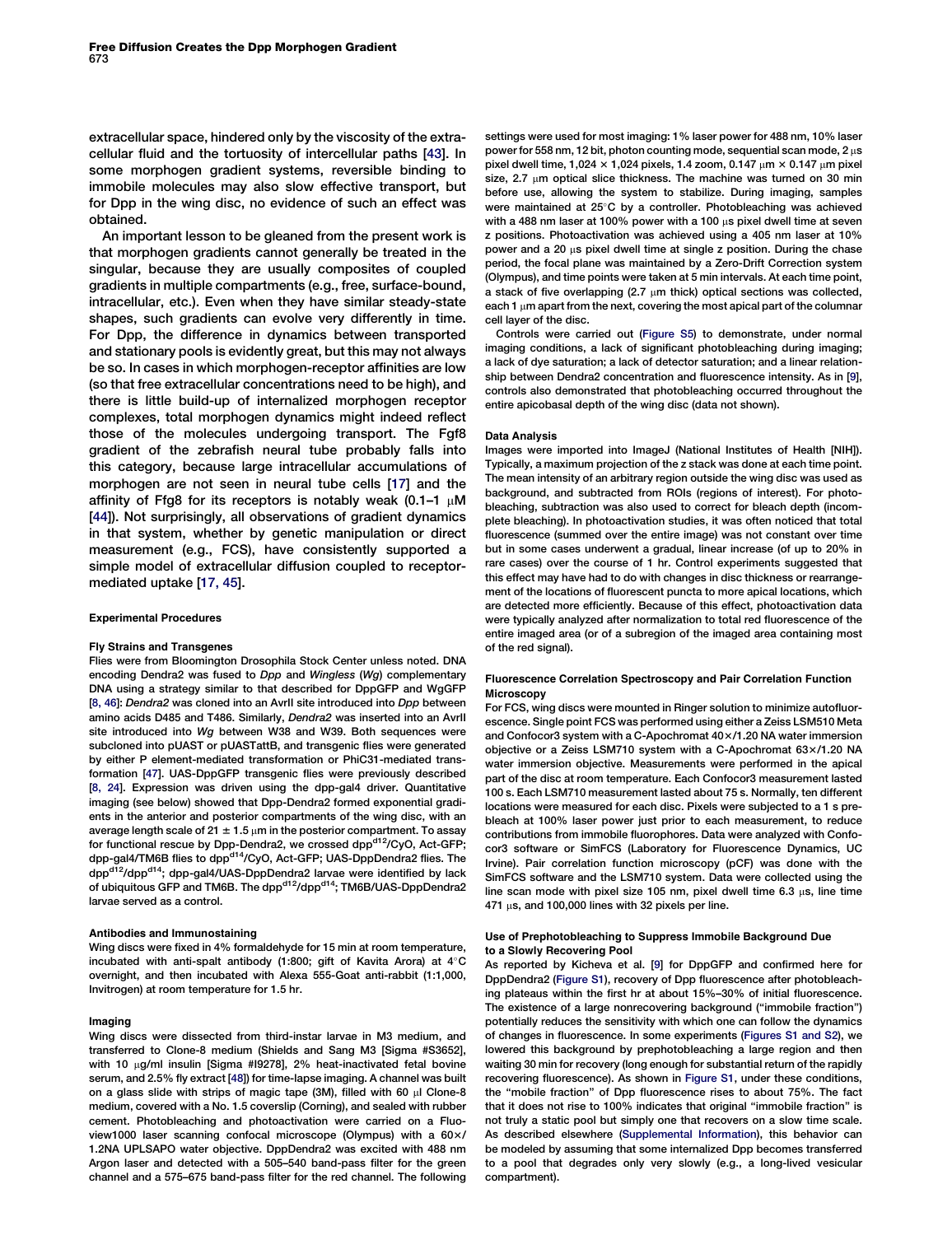## <span id="page-6-0"></span>Numerical Solutions to Differential Equations

Systems of partial differential equations were solved using Mathematica software (Wolfram Research).

## Supplemental Information

Supplemental Information includes five figures and Supplemental Experimental Procedures and can be found with this article online at [doi:10.](http://dx.doi.org/doi:10.1016/j.cub.2012.02.065) [1016/j.cub.2012.02.065.](http://dx.doi.org/doi:10.1016/j.cub.2012.02.065)

## Acknowledgments

We thank Kavita Arora for helpful advice. Supported by NIH grants GM067247 and GM076516.

Received: October 4, 2011 Revised: January 9, 2012 Accepted: February 28, 2012 Published online: March 22, 2012

#### References

- 1. Crick, F.H.C. (1970). Diffusion in embryogenesis. Nature 225, 420–422.
- 2. Lander, A.D., Nie, Q., and Wan, F.Y. (2002). Do morphogen gradients arise by diffusion? Dev. Cell 2, 785–796.
- 3. Eldar, A., Dorfman, R., Weiss, D., Ashe, H., Shilo, B.Z., and Barkai, N. (2002). Robustness of the BMP morphogen gradient in Drosophila embryonic patterning. Nature 419, 304–308.
- 4. Eldar, A., Rosin, D., Shilo, B.Z., and Barkai, N. (2003). Self-enhanced ligand degradation underlies robustness of morphogen gradients. Dev. Cell 5, 635–646.
- 5. Mizutani, C.M., Nie, Q., Wan, F.Y., Zhang, Y.T., Vilmos, P., Sousa-Neves, R., Bier, E., Marsh, J.L., and Lander, A.D. (2005). Formation of the BMP activity gradient in the Drosophila embryo. Dev. Cell 8, 915–924.
- 6. White, R.J., Nie, Q., Lander, A.D., and Schilling, T.F. (2007). Complex regulation of cyp26a1 creates a robust retinoic acid gradient in the zebrafish embryo. PLoS Biol. 5, e304.
- 7. Nahmad, M., and Stathopoulos, A. (2009). Dynamic interpretation of hedgehog signaling in the Drosophila wing disc. PLoS Biol. 7, e1000202.
- 8. Entchev, E.V., Schwabedissen, A., and González-Gaitán, M. (2000). Gradient formation of the TGF-beta homolog Dpp. Cell 103, 981–991.
- 9. Kicheva, A., Pantazis, P., Bollenbach, T., Kalaidzidis, Y., Bittig, T., Jülicher, F., and González-Gaitán, M. (2007). Kinetics of morphogen gradient formation. Science 315, 521–525.
- 10. Kruse, K., Pantazis, P., Bollenbach, T., Jülicher, F., and González-Gaitán, M. (2004). Dpp gradient formation by dynamin-dependent endocytosis: receptor trafficking and the diffusion model. Development 131, 4843–4856.
- 11. Belenkaya, T.Y., Han, C., Yan, D., Opoka, R.J., Khodoun, M., Liu, H., and Lin, X. (2004). Drosophila Dpp morphogen movement is independent of dynamin-mediated endocytosis but regulated by the glypican members of heparan sulfate proteoglycans. Cell 119, 231–244.
- 12. Bollenbach, T., Kruse, K., Pantazis, P., González-Gaitán, M., and Jülicher, F. (2007). Morphogen transport in epithelia. Phys. Rev. E Stat. Nonlin. Soft Matter Phys. 75, 011901.
- 13. Wolpert, L. (2009). Diffusible gradients are out an interview with Lewis Wolpert. Interviewed by Richardson, Michael K. Int. J. Dev. Biol. 53, 659–662.
- 14. Hsiung, F., Ramirez-Weber, F.A., Iwaki, D.D., and Kornberg, T.B. (2005). Dependence of Drosophila wing imaginal disc cytonemes on Decapentaplegic. Nature 437, 560–563.
- 15. Ramı´rez-Weber, F.A., and Kornberg, T.B. (1999). Cytonemes: cellular processes that project to the principal signaling center in Drosophila imaginal discs. Cell 97, 599–607.
- 16. Schwank, G., Dalessi, S., Yang, S.F., Yagi, R., de Lachapelle, A.M., Affolter, M., Bergmann, S., and Basler, K. (2011). Formation of the long range Dpp morphogen gradient. PLoS Biol. 9, e1001111.
- 17. Yu, S.R., Burkhardt, M., Nowak, M., Ries, J., Petrásek, Z., Scholpp, S., Schwille, P., and Brand, M. (2009). Fgf8 morphogen gradient forms by a source-sink mechanism with freely diffusing molecules. Nature 461, 533–536.
- 18. Gregor, T., Wieschaus, E.F., McGregor, A.P., Bialek, W., and Tank, D.W. (2007). Stability and nuclear dynamics of the bicoid morphogen gradient. Cell 130, 141–152.
- 19. Abu-Arish, A., Porcher, A., Czerwonka, A., Dostatni, N., and Fradin, C. (2010). High mobility of bicoid captured by fluorescence correlation spectroscopy: implication for the rapid establishment of its gradient. Biophys. J. 99, L33–L35.
- 20. Castle, B.T., Howard, S.A., and Odde, D.J. (2011). Assessment of Transport Mechanisms Underlying the Bicoid Morphogen Gradient. Cell Mol Bioeng 4, 116–121.
- 21. Schier, A.F., and Needleman, D. (2009). Developmental biology: Rise of the source-sink model. Nature 461, 480–481.
- 22. Porcher, A., and Dostatni, N. (2010). The bicoid morphogen system. Curr. Biol. 20, R249–R254.
- 23. Bollenbach, T., Pantazis, P., Kicheva, A., Bökel, C., González-Gaitán, M., and Jülicher, F. (2008). Precision of the Dpp gradient. Development 135, 1137–1146.
- 24. Teleman, A.A., and Cohen, S.M. (2000). Dpp gradient formation in the Drosophila wing imaginal disc. Cell 103, 971–980.
- 25. Lippincott-Schwartz, J., Altan-Bonnet, N., and Patterson, G.H. (2003). Photobleaching and photoactivation: following protein dynamics in living cells. Nat. Cell Biol. (Suppl ), S7–S14.
- 26. Gurskaya, N.G., Verkhusha, V.V., Shcheglov, A.S., Staroverov, D.B., Chepurnykh, T.V., Fradkov, A.F., Lukyanov, S., and Lukyanov, K.A. (2006). Engineering of a monomeric green-to-red photoactivatable fluorescent protein induced by blue light. Nat. Biotechnol. 24, 461–465.
- 27. Akiyama, T., Kamimura, K., Firkus, C., Takeo, S., Shimmi, O., and Nakato, H. (2008). Dally regulates Dpp morphogen gradient formation by stabilizing Dpp on the cell surface. Dev. Biol. 313, 408–419.
- 28. Fujise, M., Takeo, S., Kamimura, K., Matsuo, T., Aigaki, T., Izumi, S., and Nakato, H. (2003). Dally regulates Dpp morphogen gradient formation in the Drosophila wing. Development 130, 1515–1522.
- 29. Hinde, E., Cardarelli, F., Digman, M.A., and Gratton, E. (2010). In vivo pair correlation analysis of EGFP intranuclear diffusion reveals DNA-dependent molecular flow. Proc. Natl. Acad. Sci. USA 107, 16560–16565.
- 30. Cardarelli, F., and Gratton, E. (2010). In vivo imaging of single-molecule translocation through nuclear pore complexes by pair correlation functions. PLoS ONE 5, e10475.
- 31. Digman, M.A., and Gratton, E. (2009). Imaging barriers to diffusion by pair correlation functions. Biophys. J. 97, 665–673.
- 32. Han, C., Belenkaya, T.Y., Khodoun, M., Tauchi, M., Lin, X., and Lin, X. (2004). Distinct and collaborative roles of Drosophila EXT family proteins in morphogen signalling and gradient formation. Development 131, 1563–1575.
- 33. Takei, Y., Ozawa, Y., Sato, M., Watanabe, A., and Tabata, T. (2004). Three Drosophila EXT genes shape morphogen gradients through synthesis of heparan sulfate proteoglycans. Development 131, 73–82.
- 34. Bornemann, D.J., Duncan, J.E., Staatz, W., Selleck, S., and Warrior, R. (2004). Abrogation of heparan sulfate synthesis in Drosophila disrupts the Wingless, Hedgehog and Decapentaplegic signaling pathways. Development 131, 1927–1938.
- 35. Crickmore, M.A., and Mann, R.S. (2007). Hox control of morphogen mobility and organ development through regulation of glypican expression. Development 134, 327–334.
- 36. Ohkawara, B., Iemura, S., ten Dijke, P., and Ueno, N. (2002). Action range of BMP is defined by its N-terminal basic amino acid core. Curr. Biol. 12, 205–209.
- 37. Han, C., Belenkaya, T.Y., Wang, B., and Lin, X. (2004). Drosophila glypicans control the cell-to-cell movement of Hedgehog by a dynamin-independent process. Development 131, 601–611.
- 38. Han, C., Yan, D., Belenkaya, T.Y., and Lin, X. (2005). Drosophila glypicans Dally and Dally-like shape the extracellular Wingless morphogen gradient in the wing disc. Development 132, 667–679.
- 39. Gallet, A., Staccini-Lavenant, L., and Thérond, P.P. (2008). Cellular trafficking of the glypican Dally-like is required for full-strength Hedgehog signaling and wingless transcytosis. Dev. Cell 14, 712–725.
- 40. Yan, D., and Lin, X. (2009). Shaping morphogen gradients by proteoglycans. Cold Spring Harb Perspect Biol 1, a002493.
- 41. Umulis, D., O'Connor, M.B., and Blair, S.S. (2009). The extracellular regulation of bone morphogenetic protein signaling. Development 136, 3715–3728.
- 42. Kuo, W.J., Digman, M.A., and Lander, A.D. (2010). Heparan sulfate acts as a bone morphogenetic protein coreceptor by facilitating ligand-induced receptor hetero-oligomerization. Mol. Biol. Cell 21, 4028–4041.